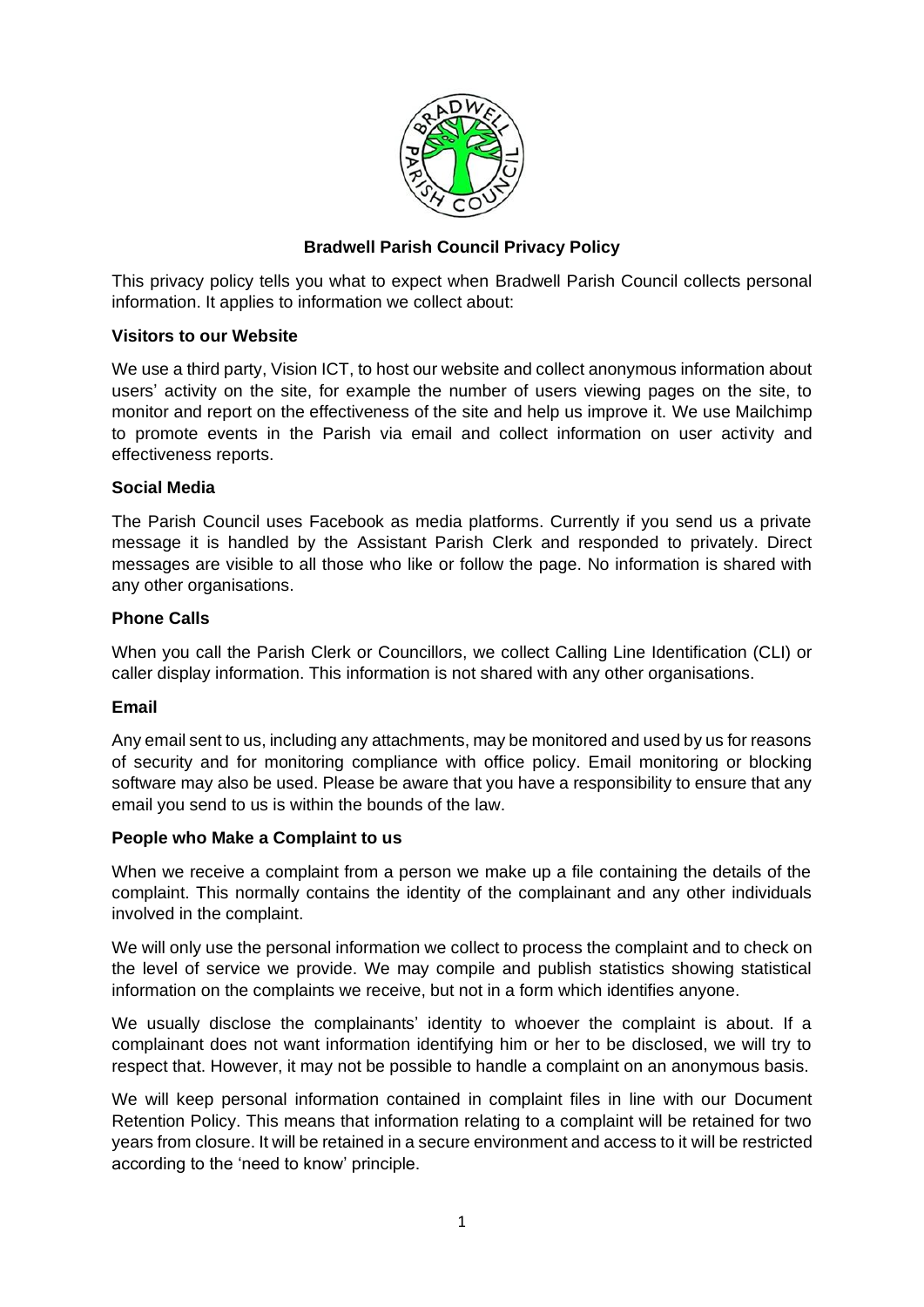Similarly, where enquiries are submitted to us we will only use the information supplied to us to deal with the enquiry and any subsequent issues and to check on the level of service we provide.

### **People who use the Parish Council Services**

The Parish Council offers various services to the public. We use a third party to deal with some requests, but they are only allowed to use the information for these purposes.

We need to hold the details of the people who have requested the service in order to provide it. However, we only use these details to provide the service the person has requested and for other closely related purposes. For example, we might use information about people who have an allotment plot to see if they would be interested in being an allotment representative. When people subscribe to our services, they can cancel their subscription at any time.

# **Individuals Applying for a Grant on Behalf of an Organisation**

When individuals apply for a grant under the Parish Council Grant Scheme, they submit their information in an application form, provide details of their proposal and an outline of the potential cost. Those who are awarded grants are asked to provide a feedback report. Any personal information that is provided in the application is used only for the purpose of reviewing the grant application and the ongoing administration and management of any grants that are awarded. We will also publish information about projects on our own website and in our newsletter, including the amount of grant awarded and the recipient of the grant.

# **Job Applicants, Current and Former Employees and Councillors**

When individuals apply to work for the Parish Council, we will only use the information they supply to us to process their application and to monitor recruitment statistics. Where we want to disclose information to a third party, for example where we want to take up a reference or obtain a disclosure from the Criminal Records Bureau we will not do so without informing them beforehand, unless the disclosure is required by law.

Personal information about unsuccessful candidates will be held for 12 months after the recruitment exercise has been completed, it will then be destroyed or deleted.

Once a person has taken up employment with the Parish Council, we will compile a file relating to their employment. The information contained in this will be kept secure and will only be used for purposes directly relevant to that person's employment. Once their employment with Parish Council has ended, we will retain the file in accordance with the requirements of our retention schedule and then delete it.

Employees salary and pension details will need to be shared with the Council's bank, HRMC, payroll service and with the Council's pension providers. Wherever possible a sharing agreement will be put in place with such organisations.

Publicly available information of contact details, acceptance of office and declarations of interest relating to Councillors will be kept electronically and be destroyed when the term of office expires.

### **Complaints or Comments**

Bradwell Parish Council tries to meet the highest standards when collecting and using personal information. For this reason, we take any complaints we receive about this very seriously. We encourage people to bring it to our attention if they think that our collection or use of information is unfair, misleading or inappropriate. We would also welcome any suggestions for improving our procedures.